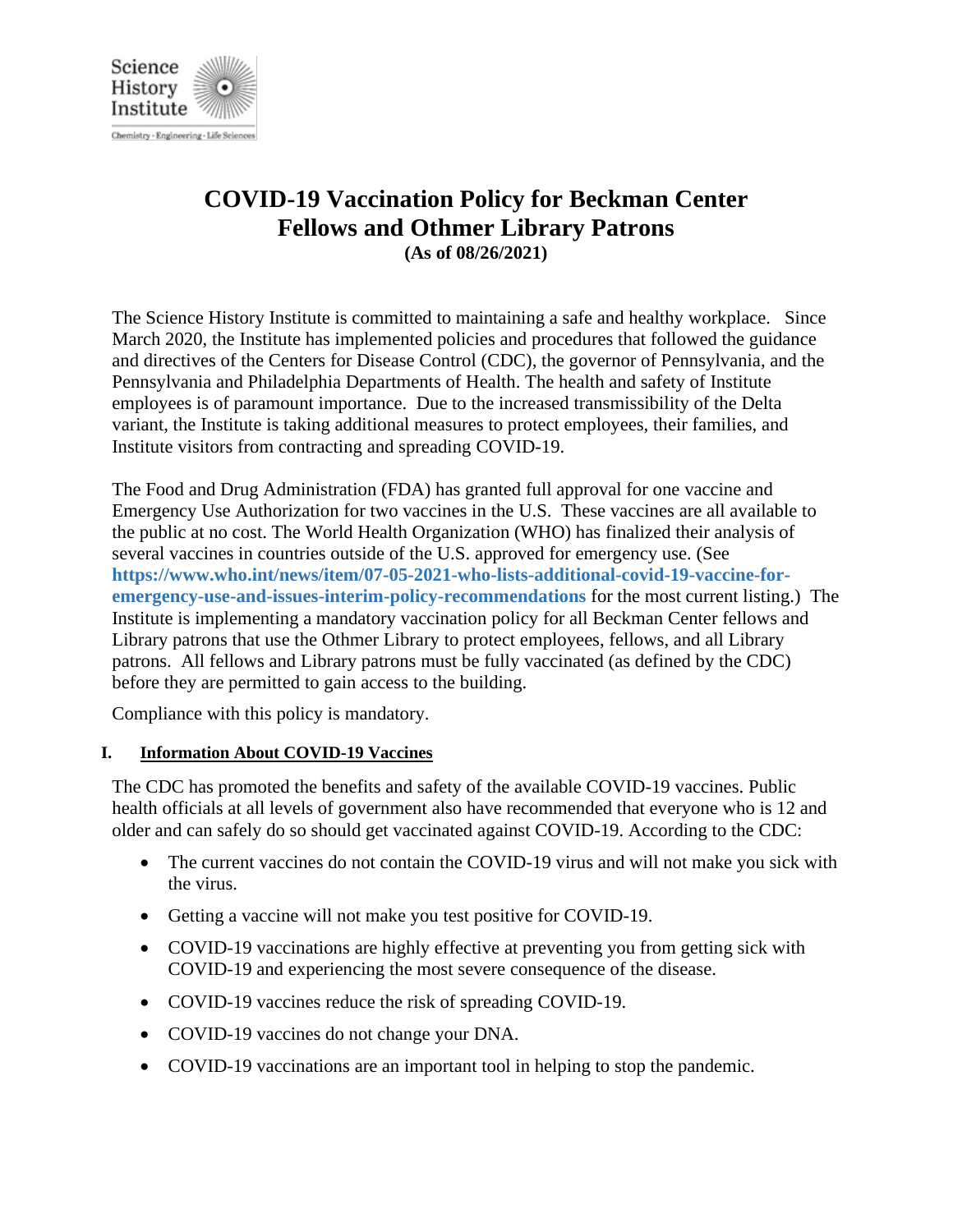- COVID-19 vaccines will be free to you, though in the U.S. your insurance company may be billed for some charges.
- More information about COVID-19 vaccines and the U.S. vaccine approval process is available and frequently updated on the CDC's website at: **https://www.cdc.gov/coronavirus/2019-ncov/vaccines/**

# **II. Continued Applicability of Other Infection Control Policies and Protocols**

This COVID-19 Vaccination Policy is a key part of the Institute's strategy and commitment to maintaining a safe and healthy workplace in light of the COVID-19 pandemic. This policy supplements other COVID-19 prevention measures implemented by the Institute.

The Institute needs your full cooperation and compliance with this and other health and safety policies to make them effective.

## **III. Vaccination Requirements**

By Wednesday, October 6<sup>th</sup>, 2021, all current fellows must:

- Ensure that they are fully vaccinated with a one-dose vaccine, e.g., Johnson & Johnson vaccine, that has been granted an Emergency Use Authorization by the FDA; or
- Ensure that they are fully vaccinated with both doses of any two-dose vaccine, e.g., Pfizer which has been fully approved, or Moderna that has been granted an Emergency Use Authorization by the FDA.
- Ensure that they are fully vaccinated with a vaccine approved for emergency use by the WHO.

Effective Monday August 30<sup>th</sup>, all new fellows and all Library patrons must be fully vaccinated prior to their first day at the Institute.

## **IV. Proof of Vaccination**

By Wednesday, October  $6<sup>th</sup>$ , 2021, current fellows must provide Charlotte Abney Salomon with written proof of vaccination, including the vaccination place, date(s), your name, and vaccine lot number. Do not include any medical or genetic information with your proof of vaccination. The Institute will keep your vaccination information confidential.

Effective August 30<sup>th</sup>, 2021, all new incoming fellows must provide Charlotte Abney Salomon with written proof of vaccination, including the vaccination place, date(s), your name, and vaccine lot number. Do not include any medical or genetic information with your proof of vaccination. The Institute will keep your vaccination information confidential.

Effective August 30th, 2021, all incoming Library patrons must show Library personnel proof of vaccination (physical copy or photo on the patron's phone), including the vaccination place, date(s), your name, and vaccine lot number.